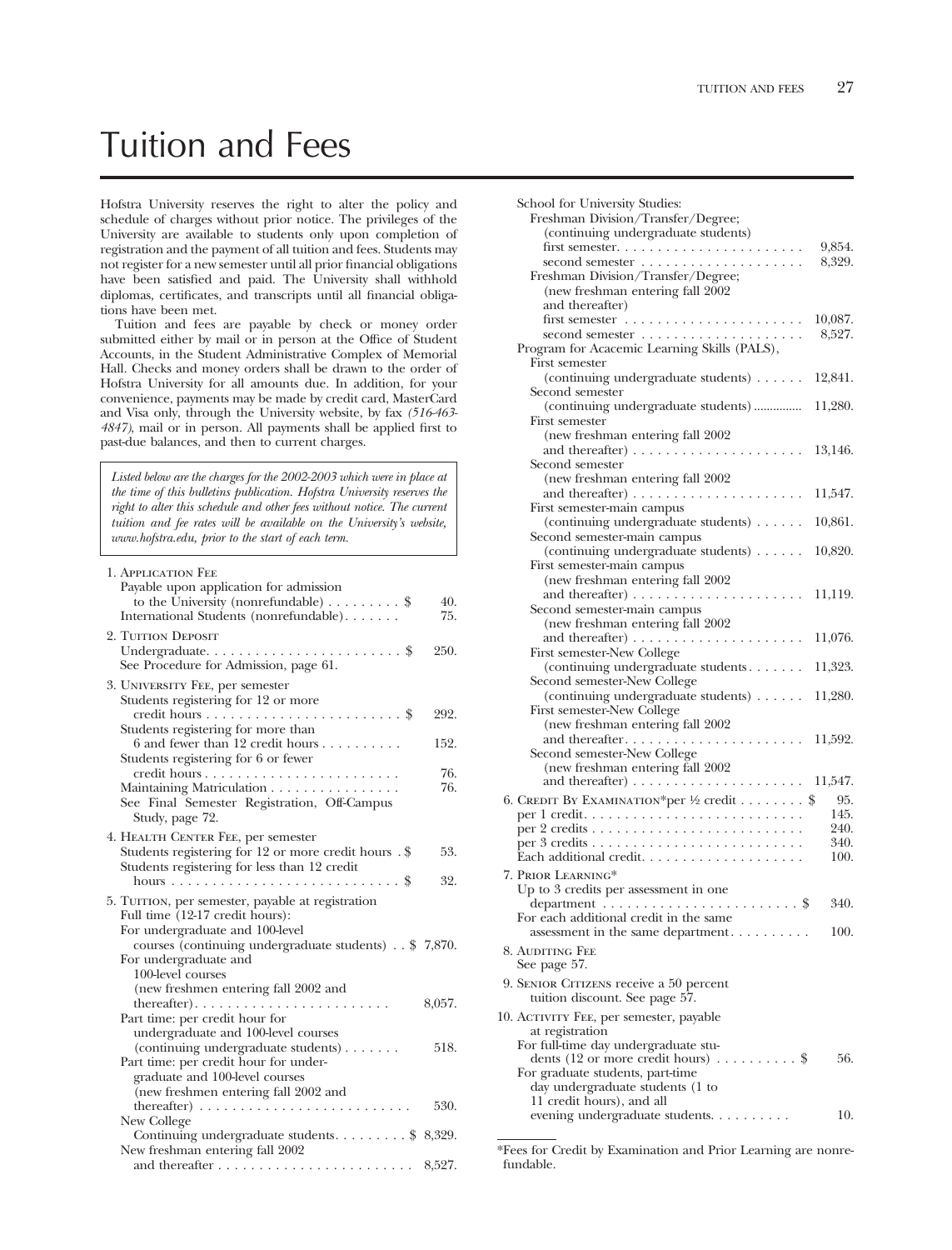| For students who fail to register within the first<br>three weeks of a regular semester or after the first<br>week of the January or a summer session or a<br>mini-course or after two weeks for a 10-11 week<br>trimester, but attend classes with the intention of<br>registering late in the term. Permission of the<br>Office of Student Accounts is required.<br>12. LATE FILING FEE FOR APPLICATION                                                             | 250.                                                                         |
|-----------------------------------------------------------------------------------------------------------------------------------------------------------------------------------------------------------------------------------------------------------------------------------------------------------------------------------------------------------------------------------------------------------------------------------------------------------------------|------------------------------------------------------------------------------|
| FOR GRADUATION $\dots \dots \dots \dots \dots \dots \dots$<br>Filing after October 1 for December graduates;<br>March 1 for May graduates; June 15 for Sum-<br>mer Session I, July 15 for Summer Session II,<br>and August 15 for Summer Session III for<br>August graduates.                                                                                                                                                                                         | 25.                                                                          |
| After the first week of the regular<br>semester or after the first three days of a<br>January/summer session. See page 10.                                                                                                                                                                                                                                                                                                                                            | 25.                                                                          |
| 14. PRIVATE INSTRUCTION FEE<br>$101C122C$<br>$101D-120D, 122D$                                                                                                                                                                                                                                                                                                                                                                                                        | 400.<br>200.<br>200.                                                         |
| 15. DIPLOMA OR CERTIFICATE<br>REPLACEMENT $\dots\dots\dots\dots\dots\dots\dots\dots$<br>Once a student has graduated from<br>Hofstra, a replacement diploma or cer-<br>tificate with a name other than the name<br>shown on the original diploma or cer-<br>tificate will be ordered upon request if<br>the student can provide proper documen-<br>tation that he/she was legally entitled to<br>use the proposed name change on or<br>before the date of graduation. | 30.                                                                          |
| 16. RESIDENCE HALL FEES: per person,<br>per semester<br>Towers:<br>\$                                                                                                                                                                                                                                                                                                                                                                                                 | 2,370.                                                                       |
| Super Single Occupancy<br>Twin Oaks (2,3,4,5-person apartments)<br>7 Manor Avenue<br>21 Manor Avenue                                                                                                                                                                                                                                                                                                                                                                  | 2,675.<br>3,275.<br>3,200.<br>3,340.<br>2,730.<br>4,360.<br>2,950.<br>2,950. |
| Board, mandatory for residence<br>students for freshman year, per<br>semester:<br>Full cash bank (not available to fresh-                                                                                                                                                                                                                                                                                                                                             |                                                                              |
| men at this time) $\dots \dots \dots \dots$<br>$\sim$ $\sim$ $\sim$ $\sim$ $\sim$<br>Full cash bank (not available to fresh-                                                                                                                                                                                                                                                                                                                                          | 495.                                                                         |
| Full cash bank (not available to fresh-                                                                                                                                                                                                                                                                                                                                                                                                                               | 985.                                                                         |
| men at this time) $\ldots \ldots \ldots \ldots \ldots \ldots$                                                                                                                                                                                                                                                                                                                                                                                                         | 1,050.                                                                       |
| Full cash bank                                                                                                                                                                                                                                                                                                                                                                                                                                                        | 1,195.<br>1,350.                                                             |
| Full cash bank                                                                                                                                                                                                                                                                                                                                                                                                                                                        | 1,550.                                                                       |
|                                                                                                                                                                                                                                                                                                                                                                                                                                                                       | 53.                                                                          |
| Organization of Resident Students<br>Activity Fee, per semester                                                                                                                                                                                                                                                                                                                                                                                                       | 5.                                                                           |

Consult the Residential Life Office for detailed information on all residence fees. (516) 463-6929.

17. Transcript Fee Official Transcripts, no charge

Student Copy  $\qquad \qquad$  \$ 3. Upon written application to the Office of Academic Records and the payment of the above fee for each student copy ordered, the University will furnish transcripts of each student's scholastic record. (A student in good standing may receive a transcript required by the armed forces without charge.) No transcript may be issued for a student who is in arrears. Official transcripts are not given to students or mailed to private addresses, but are mailed directly to institutions or persons considering the applicant for admission or for employment.

**NOTE:** during peak periods, particularly at the end of each semester and each summer session, there may be a two-week delay. Transcripts are processed in the order in which applications are received at the Office of Academic Records.

- 18. COURSE DESCRIPTION FEE, copy per page  $$ 2.$ Requests for course descriptions are processed through the Offce of Academic Records upon written request and payment of the appropriate fee amount.
- 19. Fee for Uncollected Check Returned by Bank . . . . . . . . . . . . . . . . . . . . . \$ 25.
- 20. Books and Supplies Estimated expenses for books and supplies required for a full load of courses per semester are approximately \$760.

# **Payment Policy**

Tuition and fees are due and payable in full at the time of registration. Students will be billed in July for the fall semester and in December for the spring semester. Students are responsible for all charges regardless of billing, and may access their student account through the Hofstra website. Students are required to notify the Office of Academic Records of any change in billing address, and/or update their billing address through the web. All payments must be made in accordance with prevailing University policy. Students should consult with the *Schedule of Classes* and the University website for current policy.

### **Deferred Payment Plan**

Students may defer up to 50% of total current term charges, less pending approved fnancial aid, to a maximum of \$2,500 for undergraduate and graduate students. Any amounts deferred must be paid in full by October 15 for the fall, and March 15 for the spring. Students must complete a Deferred Payment Agreement, available through the Office of Student Accounts, or through the Hofstra Online Information System. The completed agreement, along with a nonrefundable fee of 2% of the amount deferred (a minimum fee of \$50) and the balance due must be submitted to the Office of Student Accounts.

### **Monthly Payment Plan, administered by TuitionPay**

Students preferring to pay annual tuition and fees on a monthly basis may do so through a service provided by Hofstra University through an outside organization, currently TuitionPay. The plan provides for monthly installments for the academic year. Information is available by contacting the Office of Student Accounts. Students may also contact TuitionPay directly through their website www.tuitionpay.com.